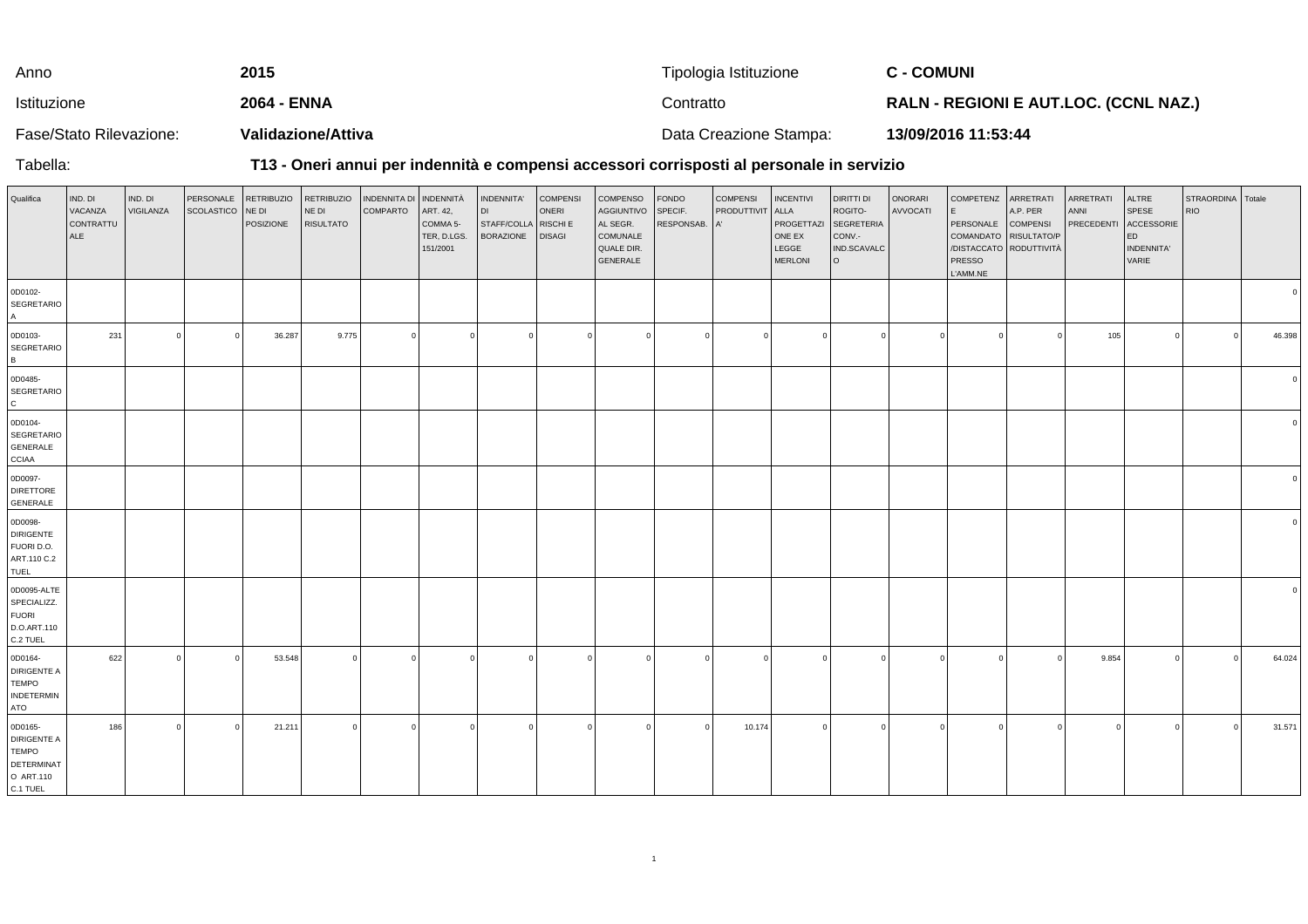| Qualifica                                                                | IND. DI<br>VACANZA<br>CONTRATTU<br>ALE | IND. DI<br>VIGILANZA | PERSONALE<br><b>SCOLASTICO</b> | <b>RETRIBUZIO</b><br>NE DI<br>POSIZIONE | <b>RETRIBUZIO</b><br>NE DI<br><b>RISULTATO</b> | <b>INDENNITA DI</b><br><b>COMPARTO</b> | INDENNITÀ<br>ART. 42,<br>COMMA 5-<br>TER, D.LGS.<br>151/2001 | INDENNITA'<br>STAFF/COLLA<br><b>BORAZIONE</b> | <b>COMPENSI</b><br>ONERI<br>RISCHI E<br><b>DISAGI</b> | <b>COMPENSO</b><br><b>AGGIUNTIVO</b><br>AL SEGR.<br>COMUNALE<br>QUALE DIR.<br>GENERALE | <b>FONDO</b><br>SPECIF.<br>RESPONSAB. | <b>COMPENSI</b><br>PRODUTTIVIT<br>A' | <b>INCENTIVI</b><br><b>ALLA</b><br>PROGETTAZI<br>ONE EX<br>LEGGE<br><b>MERLONI</b> | DIRITTI DI<br>ROGITO-<br><b>SEGRETERIA</b><br>CONV.-<br>IND.SCAVALC<br>l O | <b>ONORARI</b><br>AVVOCATI | COMPETENZ<br>F<br>PERSONALE<br><b>PRESSO</b><br>L'AMM.NE | ARRETRATI<br>A.P. PER<br><b>COMPENSI</b><br>COMANDATO RISULTATO/P<br>/DISTACCATO RODUTTIVITÀ | ARRETRATI<br><b>ANNI</b><br>PRECEDENTI | ALTRE<br>SPESE<br>ACCESSORIE<br>ED<br>INDENNITA'<br>VARIE | STRAORDINA<br><b>RIO</b> | Totale   |
|--------------------------------------------------------------------------|----------------------------------------|----------------------|--------------------------------|-----------------------------------------|------------------------------------------------|----------------------------------------|--------------------------------------------------------------|-----------------------------------------------|-------------------------------------------------------|----------------------------------------------------------------------------------------|---------------------------------------|--------------------------------------|------------------------------------------------------------------------------------|----------------------------------------------------------------------------|----------------------------|----------------------------------------------------------|----------------------------------------------------------------------------------------------|----------------------------------------|-----------------------------------------------------------|--------------------------|----------|
| 0D0I95-ALTE<br>SPECIALIZZ.<br>IN D.O.<br>ART.110 C.1<br>TUEL             |                                        |                      |                                |                                         |                                                |                                        |                                                              |                                               |                                                       |                                                                                        |                                       |                                      |                                                                                    |                                                                            |                            |                                                          |                                                                                              |                                        |                                                           |                          |          |
| 0D6A00-<br>POSIZ. ECON.<br>D6 - PROFILI<br>ACCESSO D3                    | 213                                    | $\overline{0}$       | $\Omega$                       | 4.775                                   | 1.280                                          | 623                                    | $\Omega$                                                     | $\Omega$                                      | $\Omega$                                              |                                                                                        | $\mathbf{0}$                          | $\Omega$                             | $\Omega$                                                                           | $\mathbf{0}$                                                               | $\Omega$                   |                                                          |                                                                                              | $\Omega$                               | 954                                                       | $\mathbf{0}$             | 7.845    |
| 0D6000-<br>POSIZ. ECON.<br>D6 - PROFILO<br>ACCESSO D1                    |                                        |                      |                                |                                         |                                                |                                        |                                                              |                                               |                                                       |                                                                                        |                                       |                                      |                                                                                    |                                                                            |                            |                                                          |                                                                                              |                                        |                                                           |                          | $\Omega$ |
| 052486-<br>POSIZ.ECON.<br>D5 PROFILI<br>ACCESSO D3                       | 1.297                                  | $\mathbf 0$          | $\Omega$                       | 11.127                                  | 3.953                                          | 4.063                                  | 6.231                                                        | $\overline{0}$                                | $\Omega$                                              |                                                                                        | 4.175                                 | 10.019                               | 1.086                                                                              | $\mathbf{0}$                                                               | $\mathbf 0$                |                                                          | $\Omega$                                                                                     | $\overline{0}$                         | 6.220                                                     | 1.392                    | 49.563   |
| 052487-<br>POSIZ.ECON.<br>D5 PROFILI<br>ACCESSO D1                       |                                        |                      |                                |                                         |                                                |                                        |                                                              |                                               |                                                       |                                                                                        |                                       |                                      |                                                                                    |                                                                            |                            |                                                          |                                                                                              |                                        |                                                           |                          |          |
| 051488-<br>POSIZ.ECON.<br>D4 PROFILI<br>ACCESSO D3                       | 868                                    | $\Omega$             | $\mathbf 0$                    | 7.026                                   | 1.101                                          | 2.723                                  | $\Omega$                                                     | $\overline{\mathbf{0}}$                       | $\Omega$                                              | $\Omega$                                                                               | 2.800                                 | 1.416                                | $\overline{0}$                                                                     | $\overline{0}$                                                             | 6.680                      | $\Omega$                                                 | $\Omega$                                                                                     | 6.745                                  | 802                                                       | 4.391                    | 34.552   |
| 051489-<br>POSIZ.ECON.<br>D4 PROFILI<br>ACCESSO D1                       |                                        |                      |                                |                                         |                                                |                                        |                                                              |                                               |                                                       |                                                                                        |                                       |                                      |                                                                                    |                                                                            |                            |                                                          |                                                                                              |                                        |                                                           |                          |          |
| 058000-<br>POSIZIONE<br><b>ECONOMICA</b><br>DI ACCESSO<br>D <sub>3</sub> | 3.514                                  | $\Omega$             | $\Omega$                       | 16.045                                  | 3.885                                          | 11.989                                 | $\Omega$                                                     | $\Omega$                                      | $\Omega$                                              |                                                                                        | 18.583                                | 9.884                                | $\Omega$                                                                           | $\Omega$                                                                   |                            |                                                          |                                                                                              | 426                                    | 3.263                                                     | 6.461                    | 74.050   |
| 050000-<br>POSIZIONE<br><b>ECONOMICA</b><br>D <sub>3</sub>               | 183                                    | $\Omega$             | $\overline{0}$                 | $\circ$                                 | $\Omega$                                       | 623                                    | $\Omega$                                                     | $\overline{0}$                                | $\Omega$                                              | $\Omega$                                                                               | 1.000                                 | 321                                  | $\Omega$                                                                           | $\overline{0}$                                                             | $\Omega$                   | $\Omega$                                                 | $\Omega$                                                                                     | $\Omega$                               | $\overline{0}$                                            | $\Omega$                 | 2.127    |
| 049000-<br>POSIZIONE<br><b>ECONOMICA</b><br>D <sub>2</sub>               | 167                                    | 1.111                | $\Omega$                       | $\circ$                                 | $\Omega$                                       | 623                                    | $\Omega$                                                     | $\Omega$                                      | $\Omega$                                              |                                                                                        | 1.000                                 | 227                                  | $\Omega$                                                                           | $\overline{0}$                                                             | $\Omega$                   |                                                          |                                                                                              | $\Omega$                               | $\overline{0}$                                            | 820                      | 3.948    |
| 057000-<br>POSIZIONE<br><b>ECONOMICA</b><br>DI ACCESSO<br>D1             | 1.926                                  | 4.443                | $\mathbf{0}$                   | 11.100                                  | 2.491                                          | 7.554                                  | $\Omega$                                                     | $\Omega$                                      | 787                                                   |                                                                                        | 9.667                                 | 13.351                               | 317                                                                                | $\overline{0}$                                                             | $\Omega$                   |                                                          |                                                                                              | $\Omega$                               | $\Omega$                                                  | 6.687                    | 58.323   |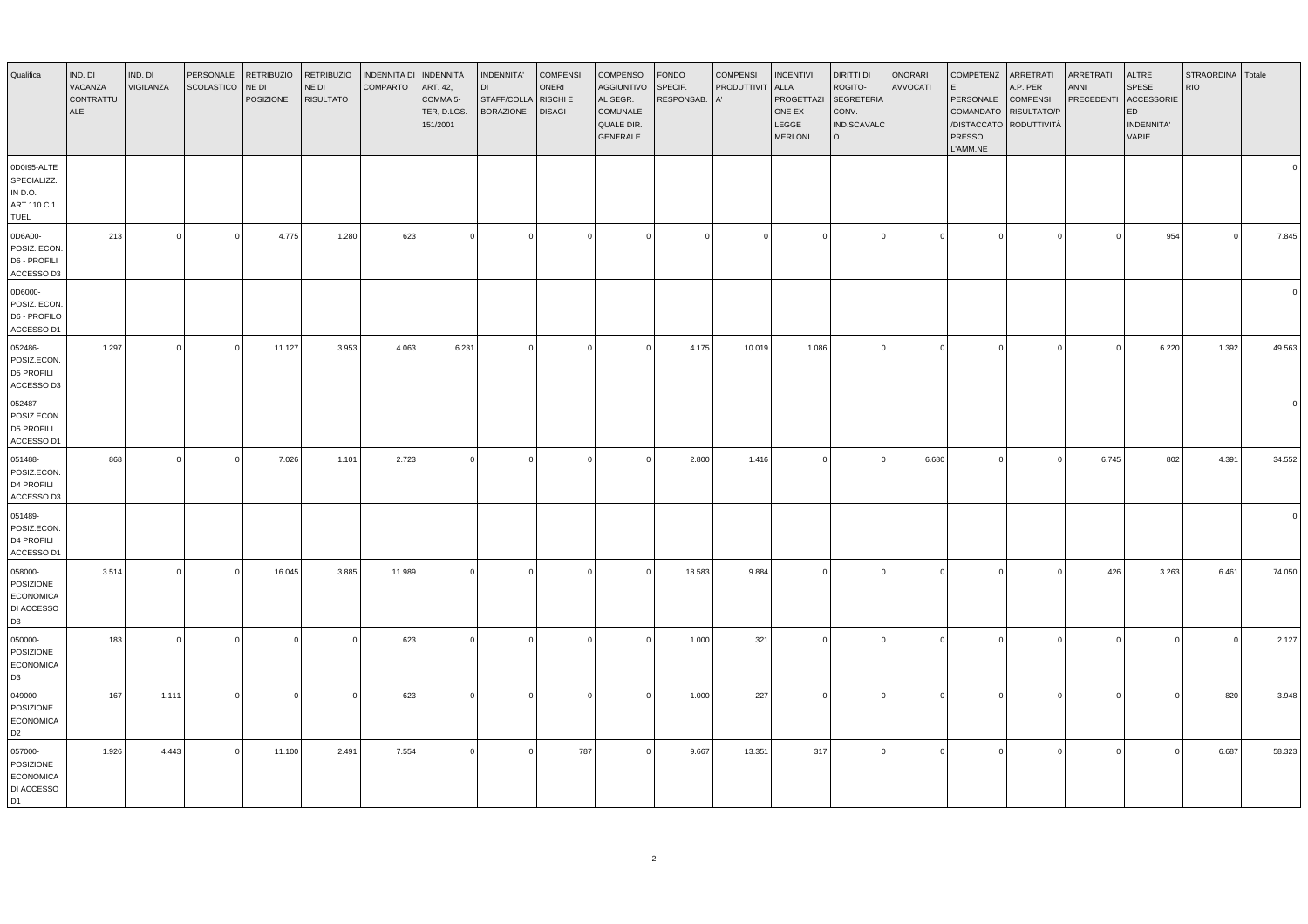| Qualifica                                                    | IND. DI<br>VACANZA<br>CONTRATTU<br>ALE | IND. DI<br>VIGILANZA | PERSONALE<br>SCOLASTICO | <b>RETRIBUZIO</b><br>NE DI<br>POSIZIONE | <b>RETRIBUZIO</b><br>NE DI<br><b>RISULTATO</b> | <b>INDENNITA DI</b><br>COMPARTO | <b>INDENNITÀ</b><br>ART. 42,<br>COMMA 5-<br>TER, D.LGS.<br>151/2001 | INDENNITA'<br>STAFF/COLLA<br><b>BORAZIONE</b> | <b>COMPENSI</b><br><b>ONERI</b><br><b>RISCHI E</b><br><b>DISAGI</b> | COMPENSO<br><b>AGGIUNTIVO</b><br>AL SEGR.<br>COMUNALE<br>QUALE DIR.<br>GENERALE | <b>FONDO</b><br>SPECIF.<br>RESPONSAB. | <b>COMPENSI</b><br>PRODUTTIVIT | <b>INCENTIVI</b><br>ALLA<br>PROGETTAZI<br>ONE EX<br>LEGGE<br><b>MERLONI</b> | <b>DIRITTI DI</b><br>ROGITO-<br><b>SEGRETERIA</b><br>CONV.-<br>IND.SCAVALC<br>$\circ$ | ONORARI<br>AVVOCATI | COMPETENZ<br>F<br>PERSONALE<br>COMANDATO<br>/DISTACCATO RODUTTIVITÀ<br><b>PRESSO</b><br>L'AMM.NE | ARRETRATI<br>A.P. PER<br><b>COMPENSI</b><br>RISULTATO/P | ARRETRATI<br><b>ANNI</b><br><b>PRECEDENTI</b> | <b>ALTRE</b><br><b>SPESE</b><br>ACCESSORIE<br>ED<br><b>INDENNITA'</b><br>VARIE | STRAORDINA Totale<br><b>RIO</b> |        |
|--------------------------------------------------------------|----------------------------------------|----------------------|-------------------------|-----------------------------------------|------------------------------------------------|---------------------------------|---------------------------------------------------------------------|-----------------------------------------------|---------------------------------------------------------------------|---------------------------------------------------------------------------------|---------------------------------------|--------------------------------|-----------------------------------------------------------------------------|---------------------------------------------------------------------------------------|---------------------|--------------------------------------------------------------------------------------------------|---------------------------------------------------------|-----------------------------------------------|--------------------------------------------------------------------------------|---------------------------------|--------|
| 046000-<br>POSIZIONE<br><b>ECONOMICA</b><br>C5               | 493                                    | $\Omega$             | $\Omega$                | $\mathbf{0}$                            | $\Omega$                                       | 1.649                           | $\Omega$                                                            | $\Omega$                                      | $\Omega$                                                            |                                                                                 | 1.675                                 | 8.439                          | $\mathbf 0$                                                                 | $\overline{0}$                                                                        |                     |                                                                                                  |                                                         | $\Omega$                                      | $\Omega$                                                                       | 2.377                           | 14.633 |
| 045000-<br>POSIZIONE<br><b>ECONOMICA</b><br>C4               | 3.049                                  | 2.222                | 1.425                   | $\Omega$                                |                                                | 10.580                          | $\Omega$                                                            | $\Omega$                                      | 2.247                                                               |                                                                                 | 3.500                                 | 11.585                         | 690                                                                         | $\Omega$                                                                              | $\Omega$            |                                                                                                  |                                                         | $\Omega$                                      | 112                                                                            | 7.444                           | 42.854 |
| 043000-<br>POSIZIONE<br><b>ECONOMICA</b><br>C3               | 4.384                                  | 13.330               | 18.757                  | $\overline{0}$                          |                                                | 15.685                          | 2.715                                                               | $\overline{0}$                                | 5.498                                                               | $\Omega$                                                                        | 1.567                                 | 5.268                          | $\Omega$                                                                    | $\circ$                                                                               | $\Omega$            | $\Omega$                                                                                         | $\Omega$                                                | $\Omega$                                      | 191                                                                            | 5.269                           | 72.664 |
| 042000-<br>POSIZIONE<br><b>ECONOMICA</b><br>C <sub>2</sub>   | 1.345                                  | 2.222                | 2.851                   | $\circ$                                 | $\Omega$                                       | 4.946                           | $\Omega$                                                            | $\overline{0}$                                | 1.698                                                               | $\Omega$                                                                        | 4.333                                 | 10.655                         | $\overline{0}$                                                              | 0                                                                                     | $\Omega$            |                                                                                                  | $\Omega$                                                | $\Omega$                                      | 161                                                                            | 12.413                          | 40.624 |
| 056000-<br>POSIZIONE<br><b>ECONOMICA</b><br>DI ACCESSO<br>C1 | 3.648                                  | 3.333                | 5.103                   | $\overline{0}$                          |                                                | 13.740                          | $\Omega$                                                            | $\Omega$                                      | 2.528                                                               |                                                                                 | 4.800                                 | 12.403                         | $\Omega$                                                                    | $\overline{0}$                                                                        | $\Omega$            |                                                                                                  | $\Omega$                                                | $\Omega$                                      | 323                                                                            | 9.038                           | 54.916 |
| 0B7A00-<br>POSIZ. ECON.<br><b>B7 - PROFILO</b><br>ACCESSO B3 | 149                                    | $\sqrt{ }$           | $\Omega$                | $\overline{0}$                          |                                                | 472                             | $\Omega$                                                            | $\Omega$                                      | 318                                                                 |                                                                                 |                                       | 218                            | $\Omega$                                                                    | 0                                                                                     |                     |                                                                                                  |                                                         | $\Omega$                                      | 55                                                                             | 2.229                           | 3.441  |
| 0B7000-<br>POSIZ. ECON.<br><b>B7 - PROFILO</b><br>ACCESSO B1 |                                        |                      |                         |                                         |                                                |                                 |                                                                     |                                               |                                                                     |                                                                                 |                                       |                                |                                                                             |                                                                                       |                     |                                                                                                  |                                                         |                                               |                                                                                |                                 |        |
| 038490-<br>POSIZ.ECON.<br><b>B6 PROFILI</b><br>ACCESSO B3    | 431                                    |                      | $\Omega$                | $\overline{0}$                          |                                                | 1.415                           | $\Omega$                                                            | $\Omega$                                      | 1.157                                                               |                                                                                 |                                       | 294                            | $\Omega$                                                                    | $\overline{0}$                                                                        |                     |                                                                                                  |                                                         | $\Omega$                                      | 166                                                                            | 3.957                           | 7.420  |
| 038491-<br>POSIZ.ECON.<br><b>B6 PROFILI</b><br>ACCESSO B1    |                                        |                      |                         |                                         |                                                |                                 |                                                                     |                                               |                                                                     |                                                                                 |                                       |                                |                                                                             |                                                                                       |                     |                                                                                                  |                                                         |                                               |                                                                                |                                 |        |
| 037492-<br>POSIZ.ECON.<br><b>B5 PROFILI</b><br>ACCESSO B3    | 141                                    |                      |                         | $\circ$                                 |                                                | 472                             | $\Omega$                                                            | $\Omega$                                      | $\Omega$                                                            |                                                                                 |                                       | 228                            | $\Omega$                                                                    | $\circ$                                                                               |                     |                                                                                                  |                                                         | $\Omega$                                      | 55                                                                             |                                 | 896    |
| 037493-<br>POSIZ.ECON.<br><b>B5 PROFILI</b><br>ACCESSO B1    |                                        |                      |                         |                                         |                                                |                                 |                                                                     |                                               |                                                                     |                                                                                 |                                       |                                |                                                                             |                                                                                       |                     |                                                                                                  |                                                         |                                               |                                                                                |                                 |        |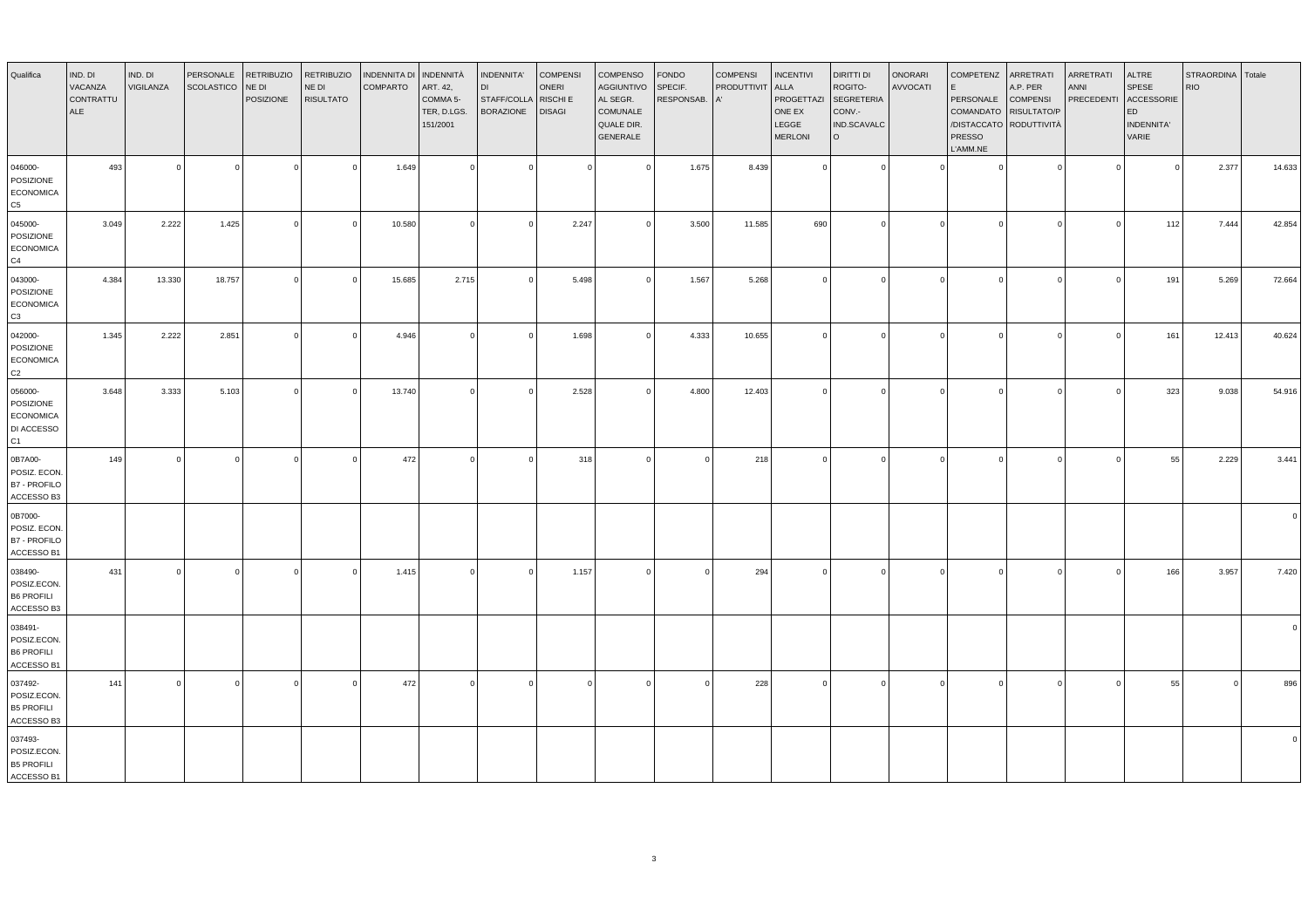| Qualifica                                                           | IND. DI<br>VACANZA<br>CONTRATTU<br>ALE | IND. DI<br>VIGILANZA | PERSONALE<br><b>SCOLASTICO</b> | <b>RETRIBUZIO</b><br>NE DI<br>POSIZIONE | <b>RETRIBUZIO</b><br>NE DI<br><b>RISULTATO</b> | INDENNITA DI<br><b>COMPARTO</b> | INDENNITÀ<br>ART. 42,<br>COMMA 5-<br>TER, D.LGS.<br>151/2001 | INDENNITA'<br><b>DI</b><br>STAFF/COLLA<br><b>BORAZIONE</b> | <b>COMPENSI</b><br>ONERI<br>RISCHI E<br><b>DISAGI</b> | COMPENSO<br><b>AGGIUNTIVO</b><br>AL SEGR.<br>COMUNALE<br>QUALE DIR.<br>GENERALE | <b>FONDO</b><br>SPECIF.<br>RESPONSAB. | <b>COMPENSI</b><br>PRODUTTIVIT<br>A' | <b>INCENTIVI</b><br><b>ALLA</b><br>PROGETTAZI<br>ONE EX<br>LEGGE<br><b>MERLONI</b> | DIRITTI DI<br>ROGITO-<br><b>SEGRETERIA</b><br>CONV.-<br>IND.SCAVALC<br>$\circ$ | ONORARI<br>AVVOCATI | <b>COMPETENZ</b><br>PERSONALE<br>PRESSO<br>L'AMM.NE | ARRETRATI<br>A.P. PER<br><b>COMPENSI</b><br>COMANDATO RISULTATO/P<br>/DISTACCATO RODUTTIVITÀ | ARRETRATI<br><b>ANNI</b><br><b>PRECEDENTI</b> | ALTRE<br>SPESE<br>ACCESSORIE<br>ED<br>INDENNITA'<br>VARIE | STRAORDINA Totale<br><b>RIO</b> |        |
|---------------------------------------------------------------------|----------------------------------------|----------------------|--------------------------------|-----------------------------------------|------------------------------------------------|---------------------------------|--------------------------------------------------------------|------------------------------------------------------------|-------------------------------------------------------|---------------------------------------------------------------------------------|---------------------------------------|--------------------------------------|------------------------------------------------------------------------------------|--------------------------------------------------------------------------------|---------------------|-----------------------------------------------------|----------------------------------------------------------------------------------------------|-----------------------------------------------|-----------------------------------------------------------|---------------------------------|--------|
| 036494-<br>POSIZ.ECON.<br><b>B4 PROFILI</b><br>ACCESSO B3           | 613                                    | $\Omega$             | $\Omega$                       | $\circ$                                 | $\Omega$                                       | 2.083                           | $\Omega$                                                     | $\Omega$                                                   | $\circ$                                               | $\Omega$                                                                        | 1.308                                 | 1.473                                | $\Omega$                                                                           | ol                                                                             |                     | $\Omega$                                            | $\Omega$                                                                                     | $\Omega$                                      | 189                                                       | 3.678                           | 9.344  |
| 036495-<br>POSIZ.ECON.<br><b>B4 PROFILI</b><br>ACCESSO B1           |                                        |                      |                                |                                         |                                                |                                 |                                                              |                                                            |                                                       |                                                                                 |                                       |                                      |                                                                                    |                                                                                |                     |                                                     |                                                                                              |                                               |                                                           |                                 |        |
| 055000-<br>POSIZIONE<br>ECONOMICA<br>DI ACCESSO<br><b>B3</b>        | 1.503                                  | $\Omega$             | $\Omega$                       | $\circ$                                 | $\Omega$                                       | 5.189                           | $\Omega$                                                     | $\overline{0}$                                             | $\Omega$                                              | $\Omega$                                                                        | 500                                   | 1.674                                | $\Omega$                                                                           | ol                                                                             | $\sqrt{ }$          | $\Omega$                                            | $\Omega$                                                                                     | $\Omega$                                      | 111                                                       | 1.213                           | 10.190 |
| 034000-<br>POSIZIONE<br><b>ECONOMICA</b><br><b>B3</b>               | 273                                    |                      | $\Omega$                       | $\mathbf 0$                             |                                                | 943                             | $\Omega$                                                     | $\overline{0}$                                             | 307                                                   |                                                                                 | $\circ$                               | 143                                  | 79                                                                                 | $\overline{0}$                                                                 | $\Omega$            | $\Omega$                                            | $\sqrt{ }$                                                                                   | $\Omega$                                      | 129                                                       | 868                             | 2.742  |
| 032000-<br>POSIZIONE<br><b>ECONOMICA</b><br><b>B2</b>               | 712                                    | $\Omega$             | $\overline{0}$                 | $\circ$                                 | $\Omega$                                       | 2.555                           | $\Omega$                                                     | $\overline{\mathbf{0}}$                                    | 2.390                                                 | $\Omega$                                                                        | $\circ$                               | 478                                  | $\Omega$                                                                           | 0                                                                              | $\Omega$            | $\circ$                                             | $\Omega$                                                                                     | $\Omega$                                      | 350                                                       | 4.206                           | 10.691 |
| 054000-<br>POSIZIONE<br><b>ECONOMICA</b><br>DI ACCESSO<br><b>B1</b> | 647                                    | $\Omega$             |                                | $\Omega$                                |                                                | 2.359                           | $\Omega$                                                     | $\Omega$                                                   | 220                                                   |                                                                                 | $\circ$                               | 298                                  | $\Omega$                                                                           | $\Omega$                                                                       | $\Omega$            | $\Omega$                                            | $\sqrt{ }$                                                                                   | $\Omega$                                      | 1.337                                                     | 755                             | 5.616  |
| 0A5000-<br>POSIZIONE<br><b>ECONOMICA</b><br>A5                      | 658                                    |                      | $\Omega$                       | $\mathbf 0$                             |                                                | 1.944                           |                                                              | $\overline{0}$                                             | $\mathbf 0$                                           |                                                                                 | $\mathbf{0}$                          | 454                                  | $\Omega$                                                                           | $\overline{0}$                                                                 |                     | $\Omega$                                            |                                                                                              | $\Omega$                                      | 323                                                       | 1.349                           | 4.728  |
| 028000-<br>POSIZIONE<br><b>ECONOMICA</b><br>A4                      | 2.319                                  | $\Omega$             | $\Omega$                       | $\circ$                                 | $\Omega$                                       | 6.996                           | $\Omega$                                                     | $\overline{\mathbf{0}}$                                    | 3.658                                                 | $\Omega$                                                                        | $\circ$                               | 1.142                                | $\Omega$                                                                           | ol                                                                             | $\Omega$            | $\circ$                                             | $\Omega$                                                                                     | $\Omega$                                      | 2.483                                                     | 12.402                          | 29.000 |
| 027000-<br>POSIZIONE<br><b>ECONOMICA</b><br>A3                      | 1.898                                  | $\Omega$             | $\overline{0}$                 | $\Omega$                                |                                                | 5.829                           | $\Omega$                                                     | $\Omega$                                                   | 4.377                                                 | $\Omega$                                                                        | $\circ$                               | 1.005                                | $\Omega$                                                                           | $\Omega$                                                                       | $\Omega$            | $\Omega$                                            | $\mathfrak{g}$                                                                               | $\Omega$                                      | 2.694                                                     | 5.882                           | 21.685 |
| 025000-<br>POSIZIONE<br><b>ECONOMICA</b><br>A2                      |                                        |                      |                                |                                         |                                                |                                 |                                                              |                                                            |                                                       |                                                                                 |                                       |                                      |                                                                                    |                                                                                |                     |                                                     |                                                                                              |                                               |                                                           |                                 |        |
| 053000-<br>POSIZIONE<br><b>ECONOMICA</b><br>DI ACCESSO<br>A1        | 122                                    | $\Omega$             | $\Omega$                       | $\Omega$                                |                                                | 387                             |                                                              | $\Omega$                                                   | $\Omega$                                              |                                                                                 | $\Omega$                              | $\Omega$                             |                                                                                    | $\Omega$                                                                       |                     |                                                     | $\sqrt{ }$                                                                                   |                                               | 64                                                        | $\Omega$                        | 573    |